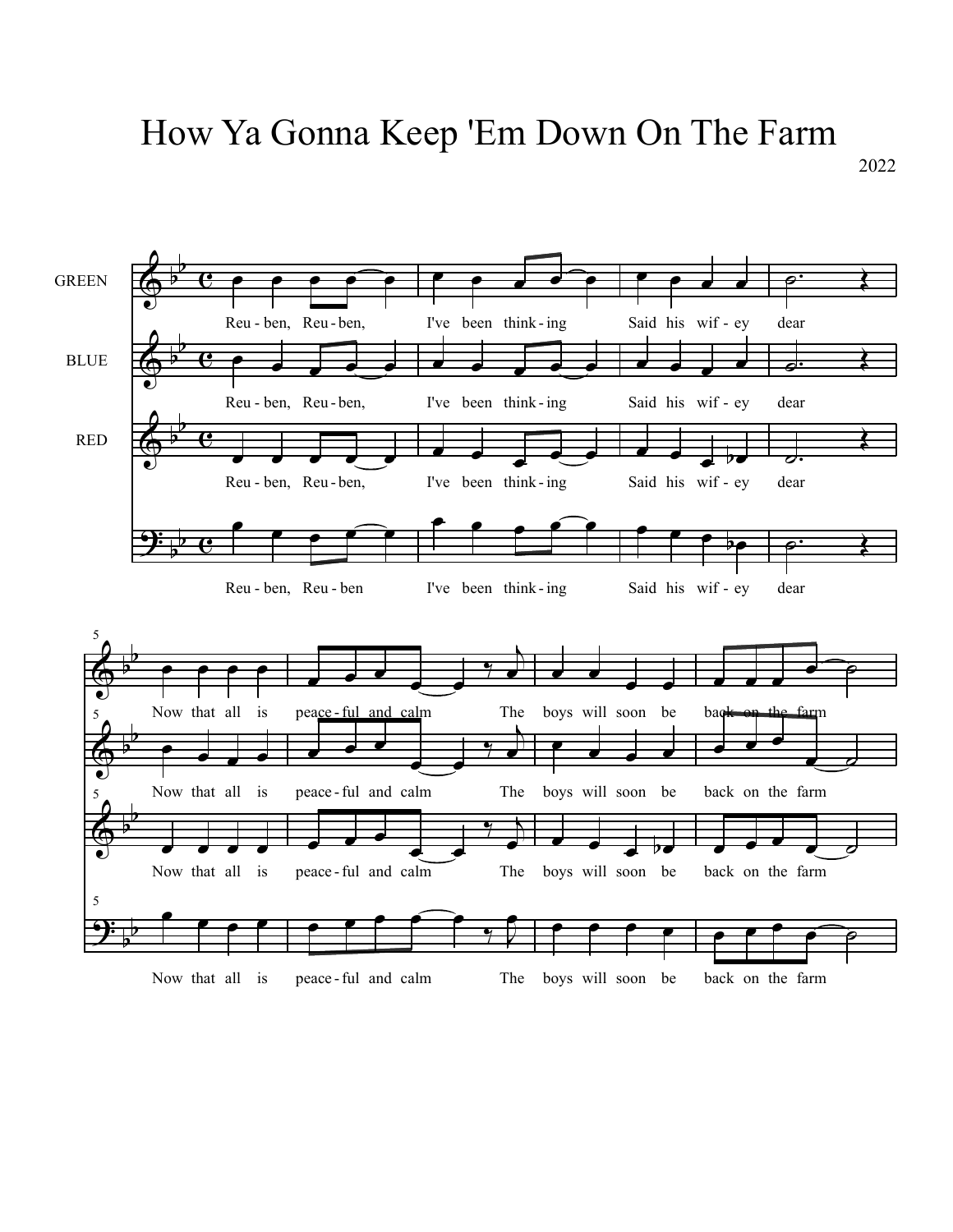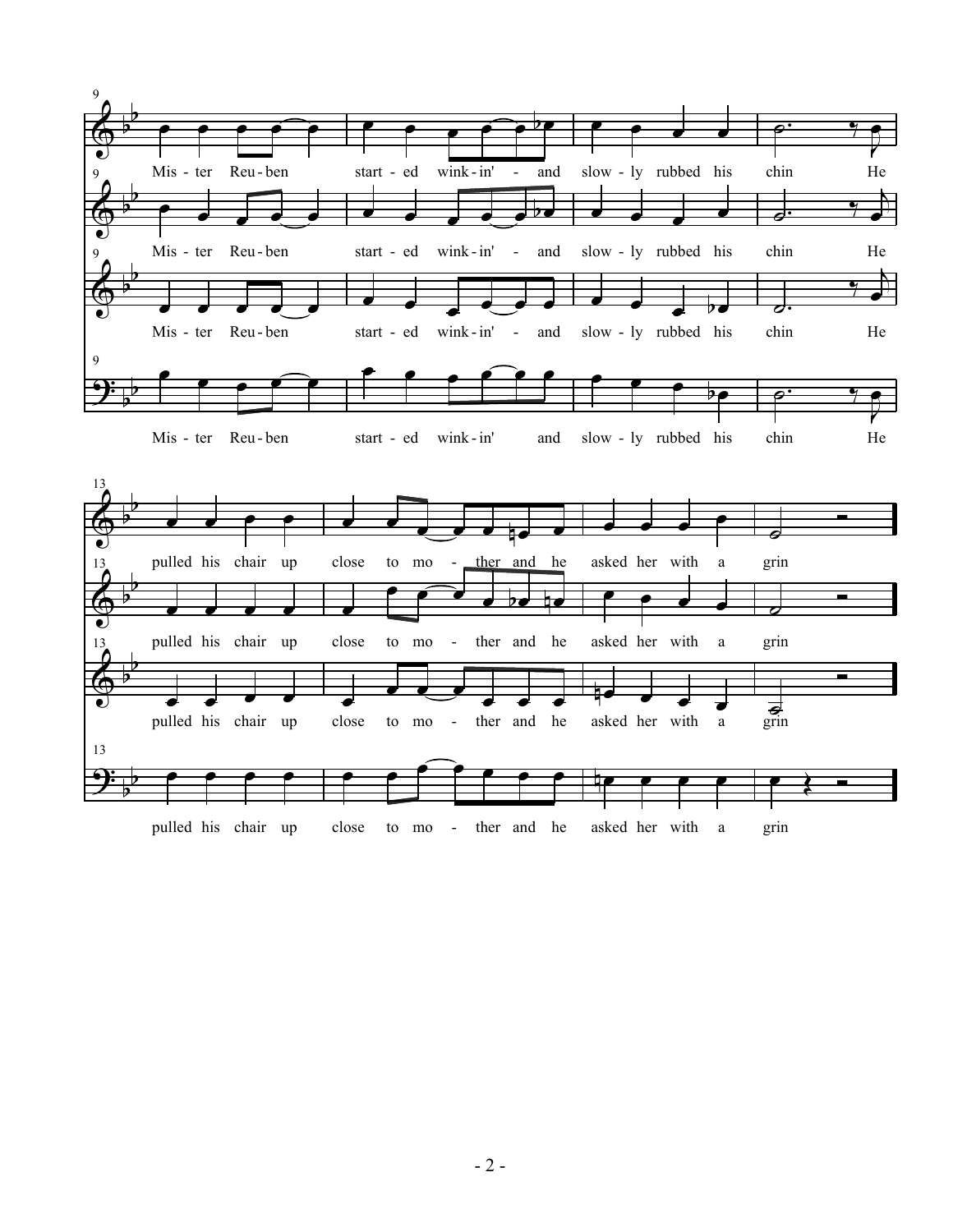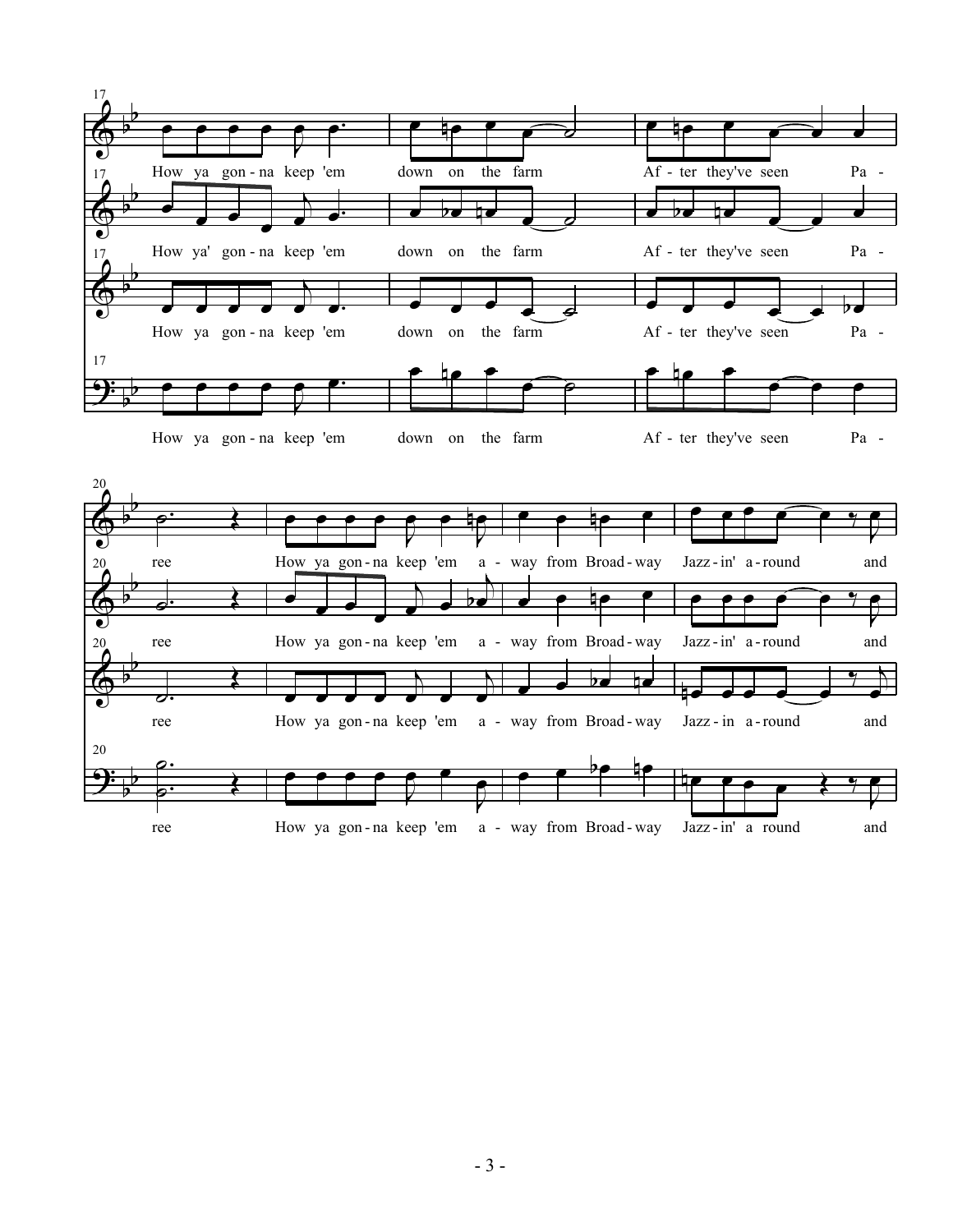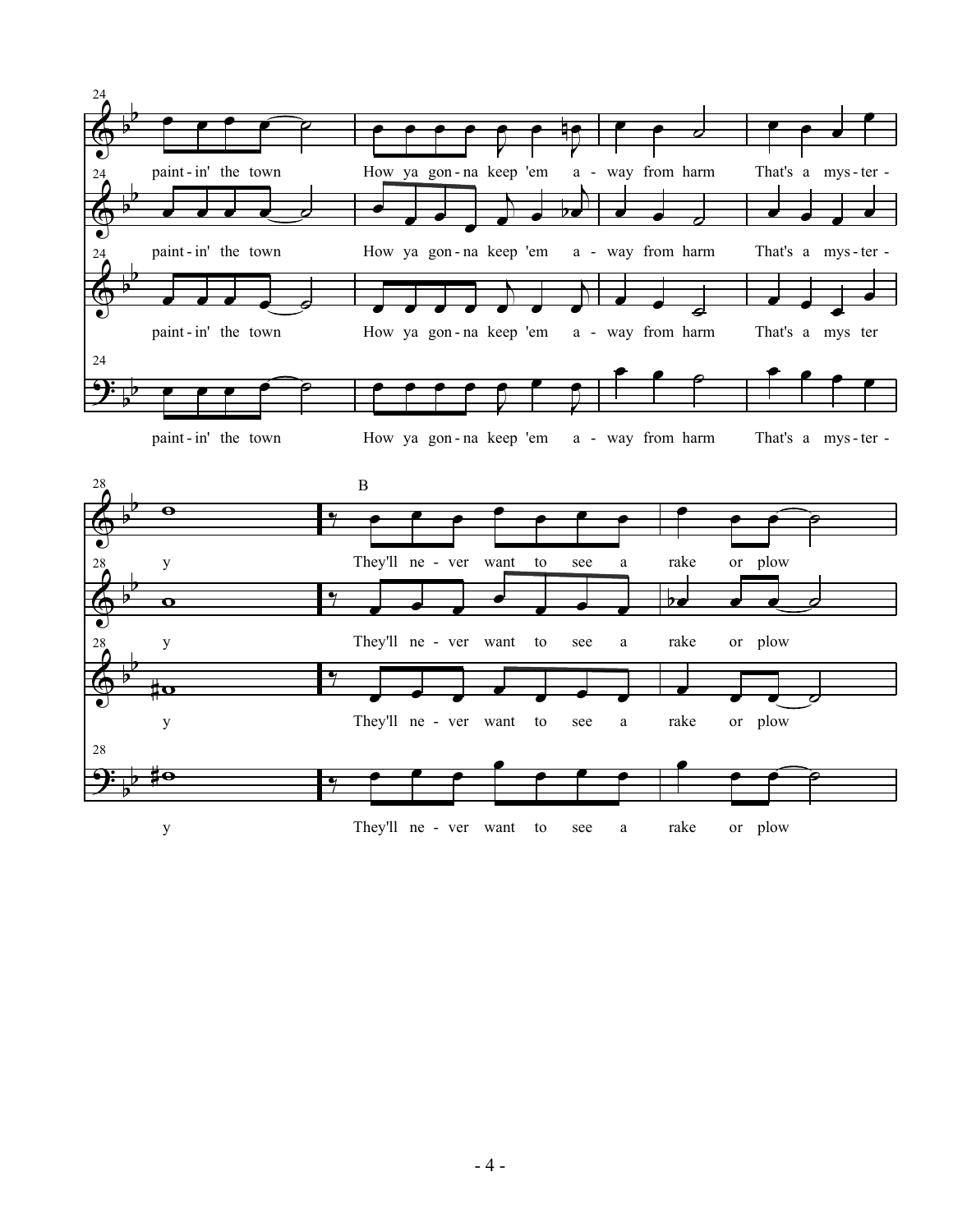

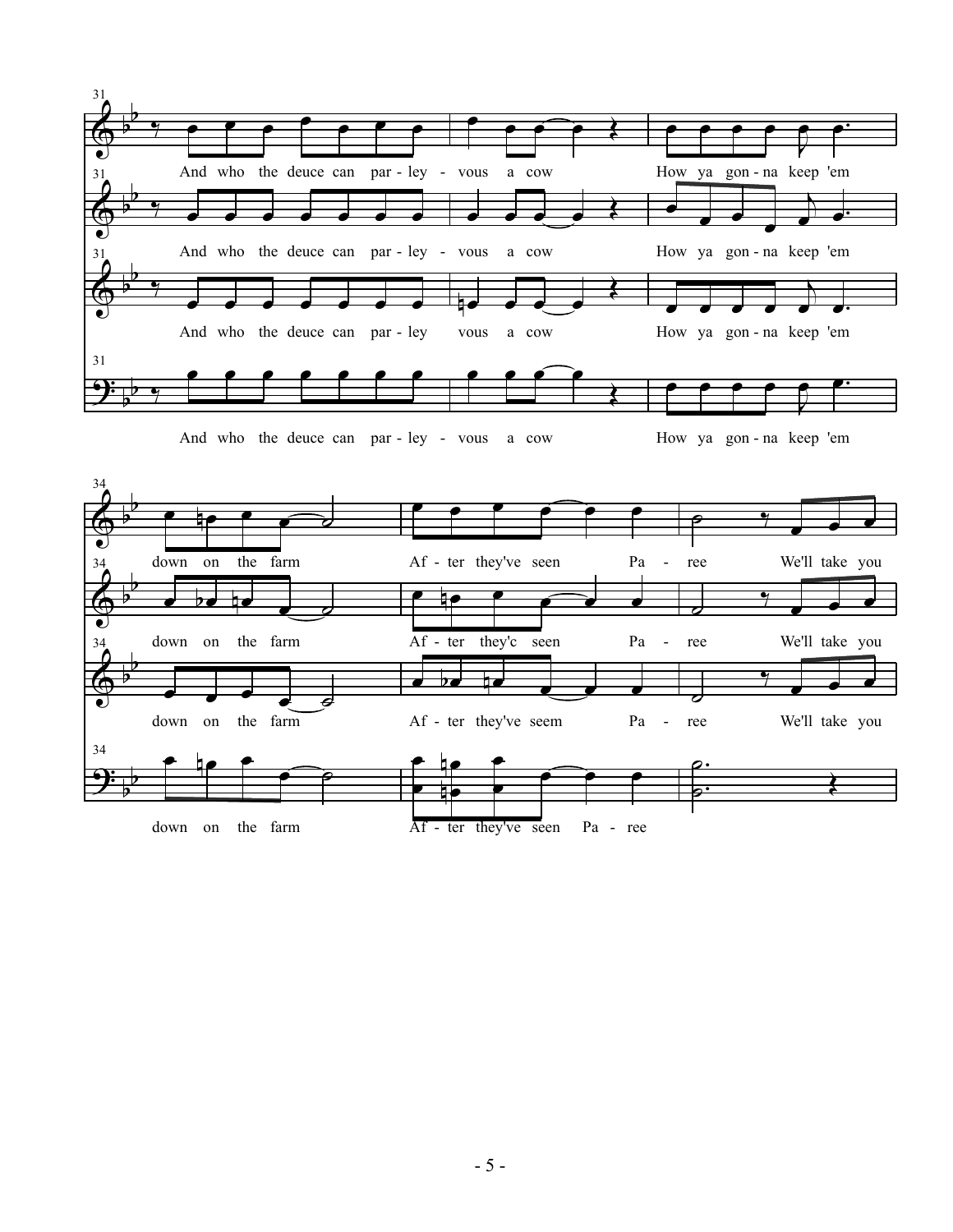

And the sights to you we'll show The



chick - ens and ducks and gui - nea hens The pigs and pig- gies in the old pig pen